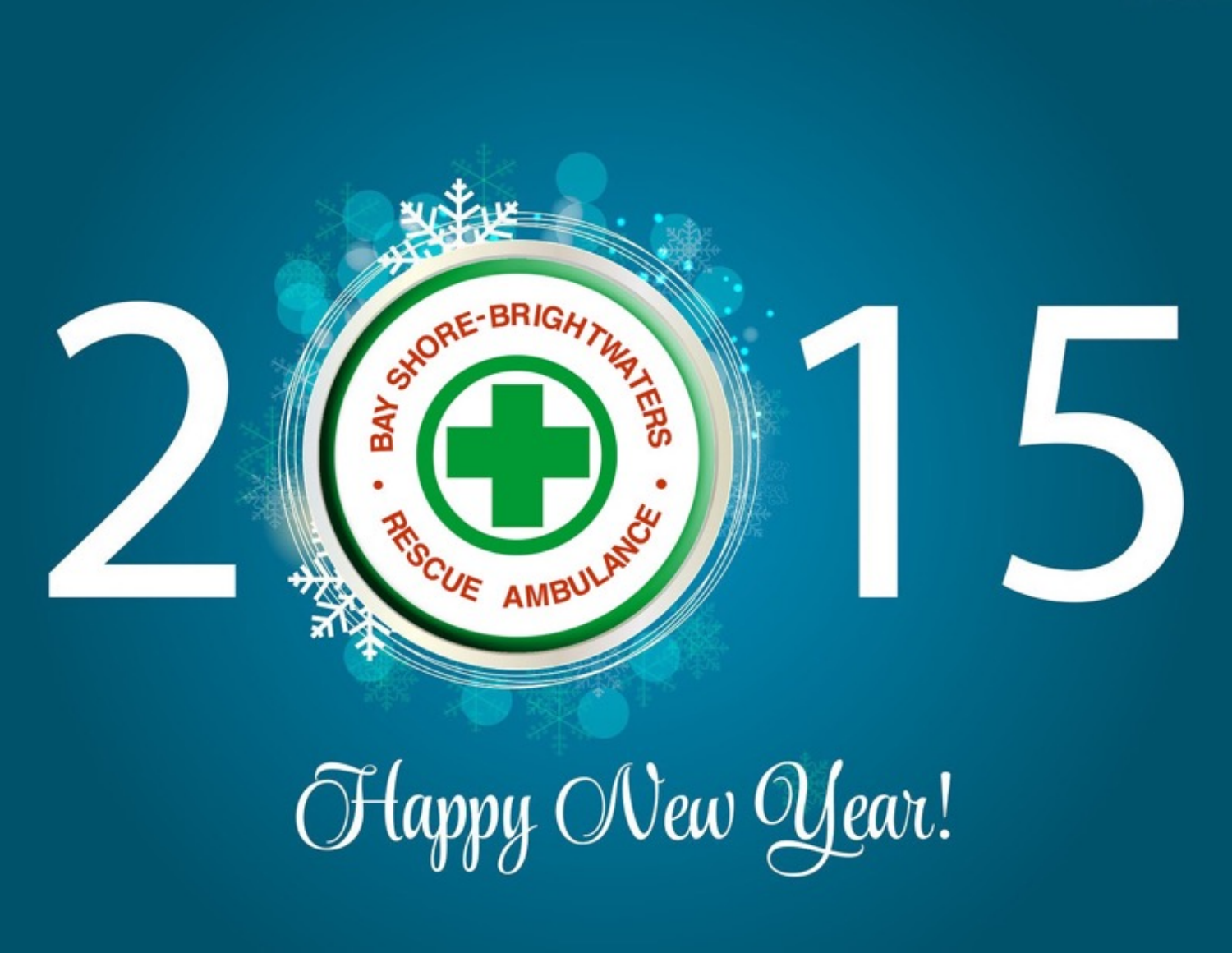# **BSBRA SIGNAL 19** "and the following messages"



**Making resolutions is a cleansing ritual of self-assessment and repentance that demands personal honesty and, ultimately, reinforce humility. Breaking them is part of the cycle.**

# **Start 2015 with a fresh ATTITUDE.**

This new year take a new plunge into the ocean of hope and optimism and free yourself from all your grudges, sadness.

# **Welcome to 2015!!!**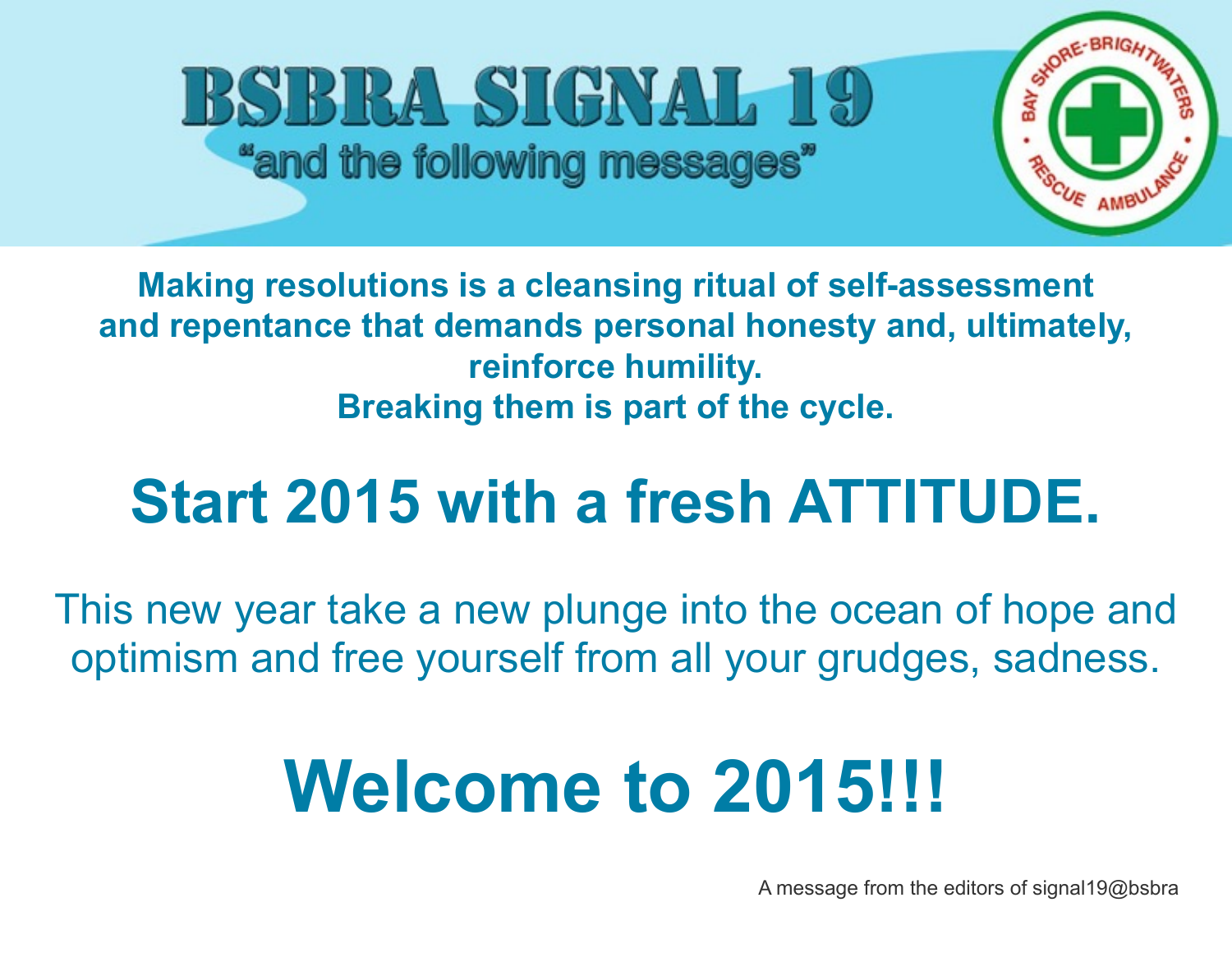# Chief Gerald Guzsack # 30



No Report Submitted for the month of December

**3-24-30G Gerald Guzsack Chief of Department @ BSBRA**



### 1st Assistant Chief Felix Rodriguez # 31

**Thank you to all the members for helping out this month. I want to wish everyone a Happy New Year.**

**Please remember to do your rig checks and keep them clean, Great work everyone!** 

**Company Secretary Jimmy Seibert has resigned from the position. He will be pursuing his Masters degree in Austria and will be moving up there the end of the month. Let's all** 

**wish him good luck and great success.** 

**The Chiefs office will appoint Tania Harrington as interim Company Secretary to immediately fill the position.** 

**In January's general meeting we will open the floor for nomination on the vacant position and voting will take place before the February General Meeting.** 

**Eligibility will be based on the requirements set forth in the By-Laws for 2014-2015 year. Please remember to sign in.** 

 **-Felix Rodriguez 1st Assistant Chief @ BSBRA**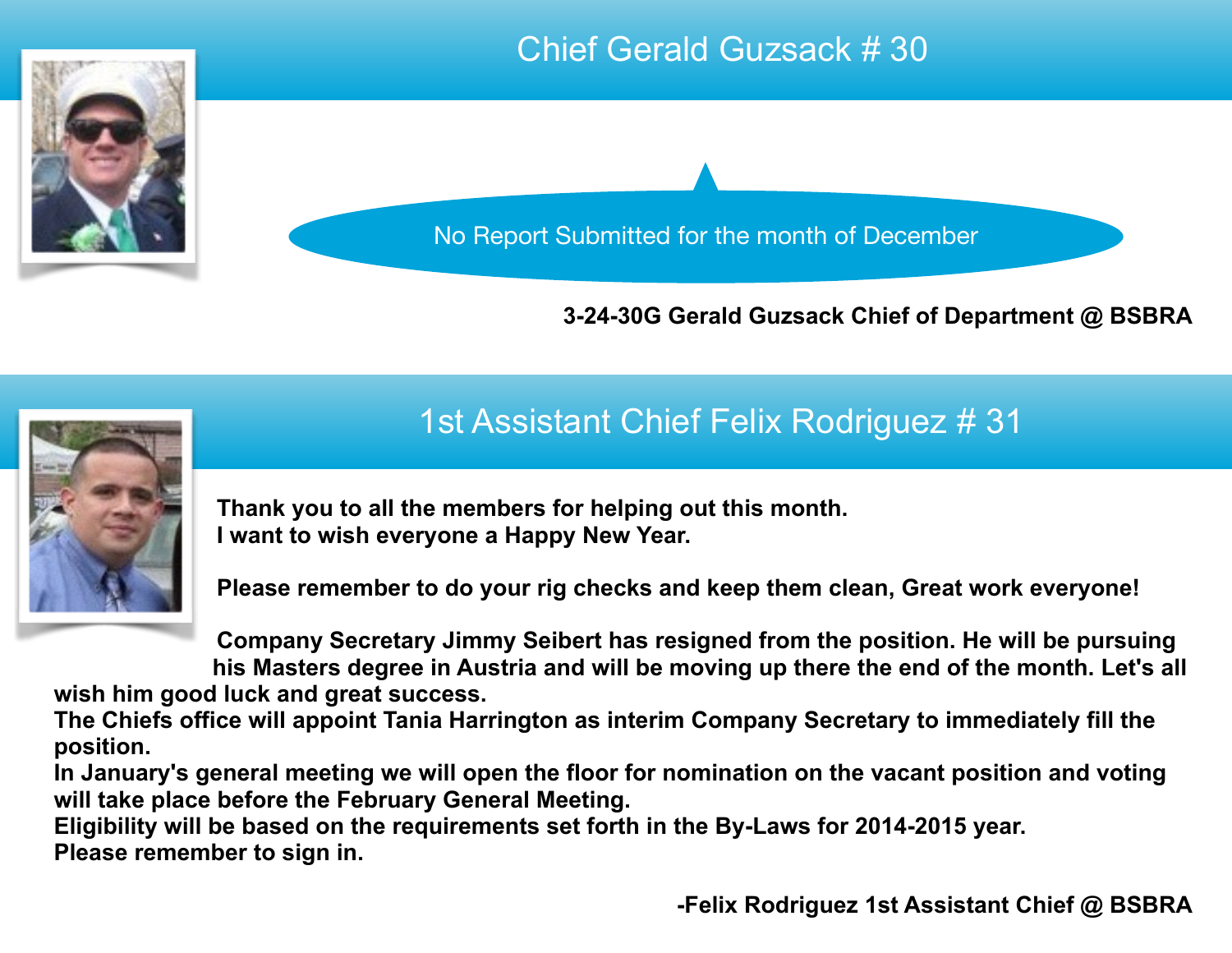

## 2nd Assistant Chief Brian Stevens # 32

No Report Submitted for the month of December

#### **-Brian Stevens 2nd Assistant Chief @ BSBRA**

**Hello all**

### 3rd Assistant Chief David Kwok # 33

**I hope everyone had a wonderful holiday and new year. It has been a great year with everyone and their hard work and dedication.**

**Just a few minor things please keep the ambulances clean inside and out and make sure when you do your rig checks to check the fuel level of the buses. Also a reminder with responder usage is only for the officers unless given approval from the captain of the day. You must be a driver and EMT to be able to use them, and there is absolutely no probationary member allowed in the responder.**

**If you have a full crew in the responder then you should be in ambulance not the responder. Keep up the good work and have a safe year.** 

**-David Kwok 3rd Assistant Chief @ BSBRA**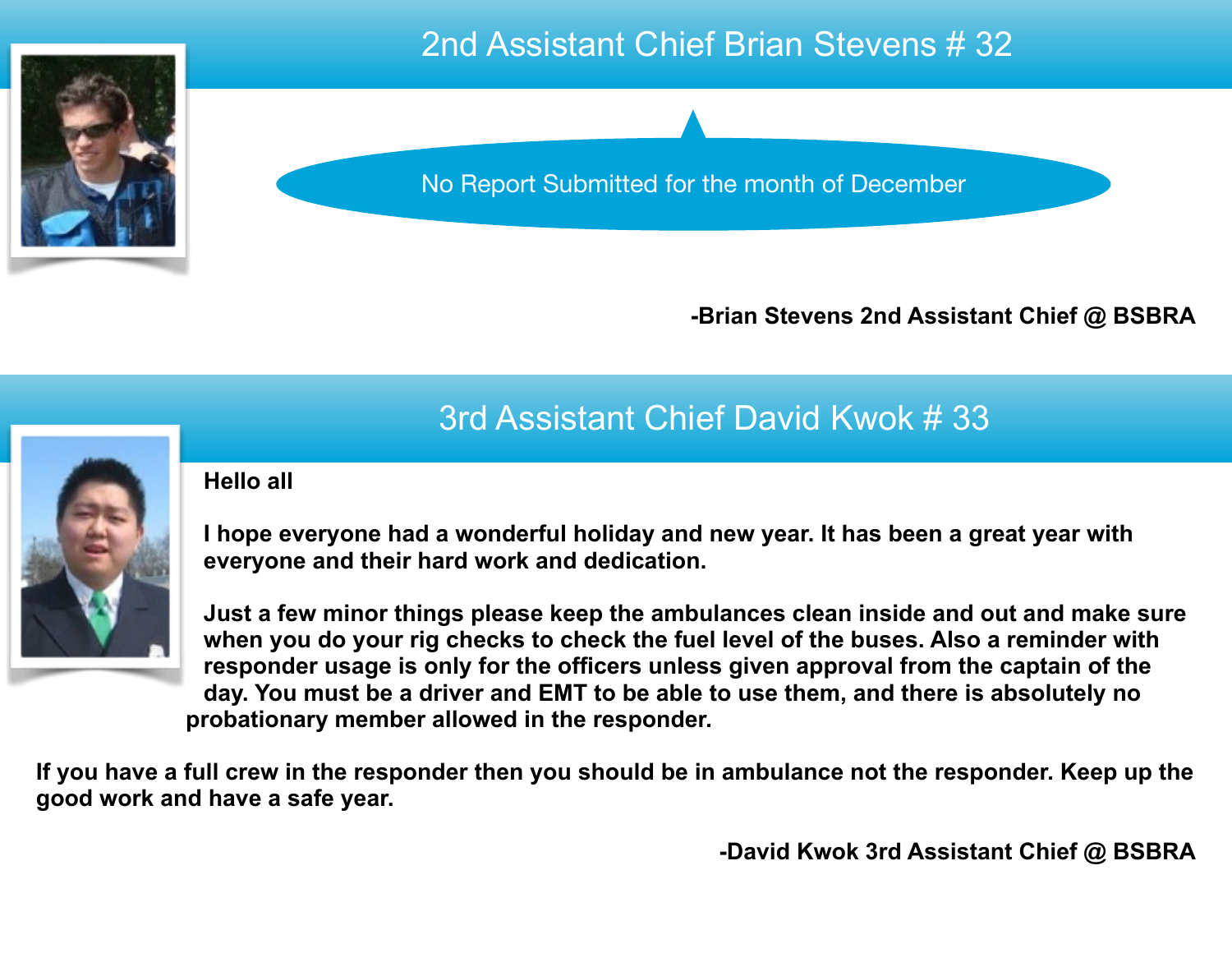### Captain's Reports

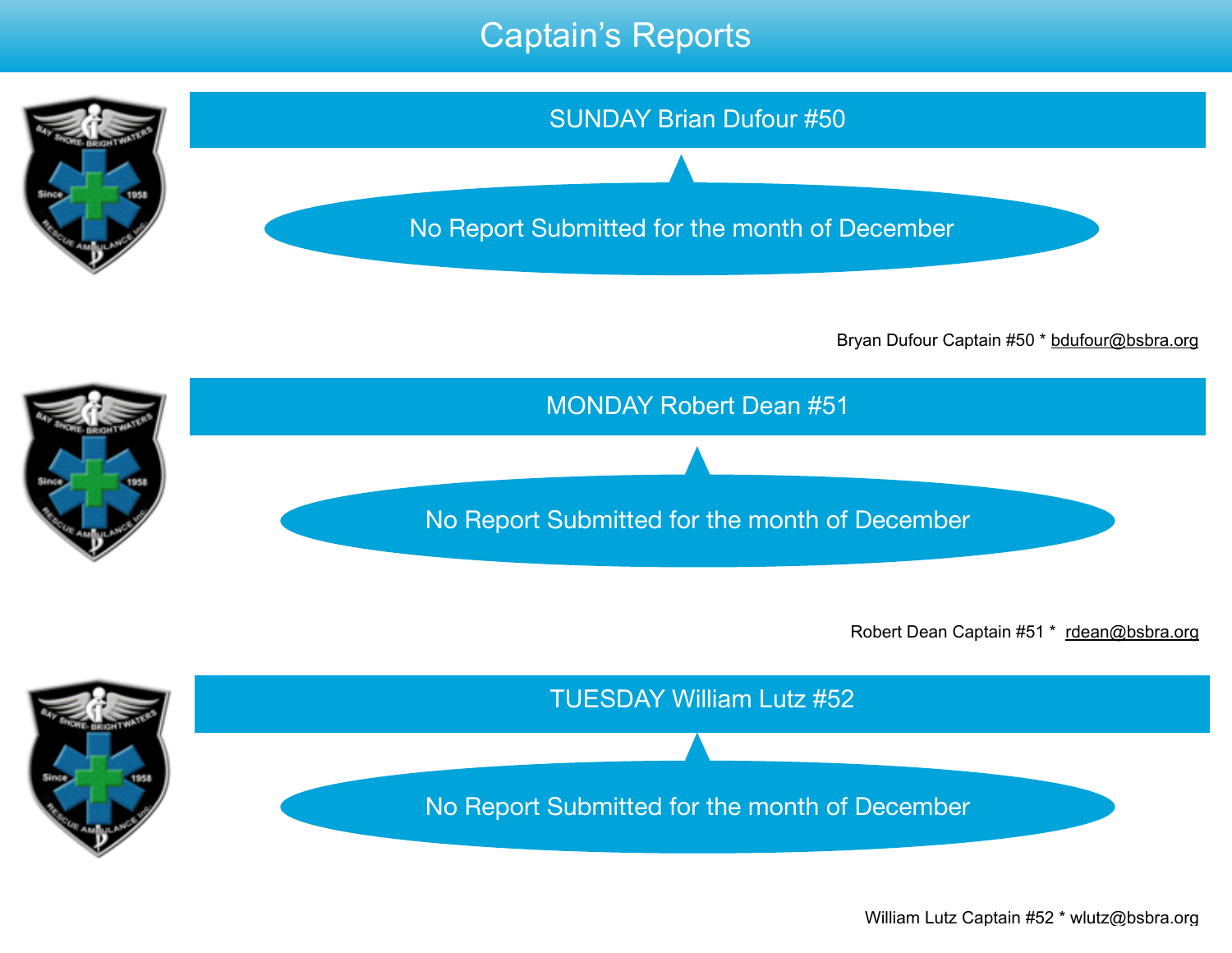#### WEDNESDAY John Martinez #53

What can I say,

To all the members that help me this past year, Thank You so much, You have made my job so ease to handle

You made this a successful year for me, let us make this upcoming new year, one to remember!

Keep up the great job!

John Martinez Captain #53 \* [jmartinez@bsbra.org](mailto:jmartinez@bsbra.org)



#### THURSDAY Tim Presinger #54

I would first like to say that I hope everyone had a happy holiday season and a wonderful New Years! I still am in much needed help between 6:00 and 18:00. I still only have one Tech and the paid staff between those hours. So if you are available to come down and help I would greatly appreciate it!

I would also like to remind everyone (once again) to please do your own dishes and clean up after yourselves. This should not be left for the next crew to do.

I also would like to remind everyone that a rig check MUST be done at the start of your shift. Do not wait for your crew chief or captain to tell you. You guys should know this. It is very important to make sure that we have the correct

equipment going into every call. So please do your rig checks. Lets make this the best year yet!

Tim Presinger Captain #54 \* [chevyxll@aol.com](mailto:chevyxll@aol.com)

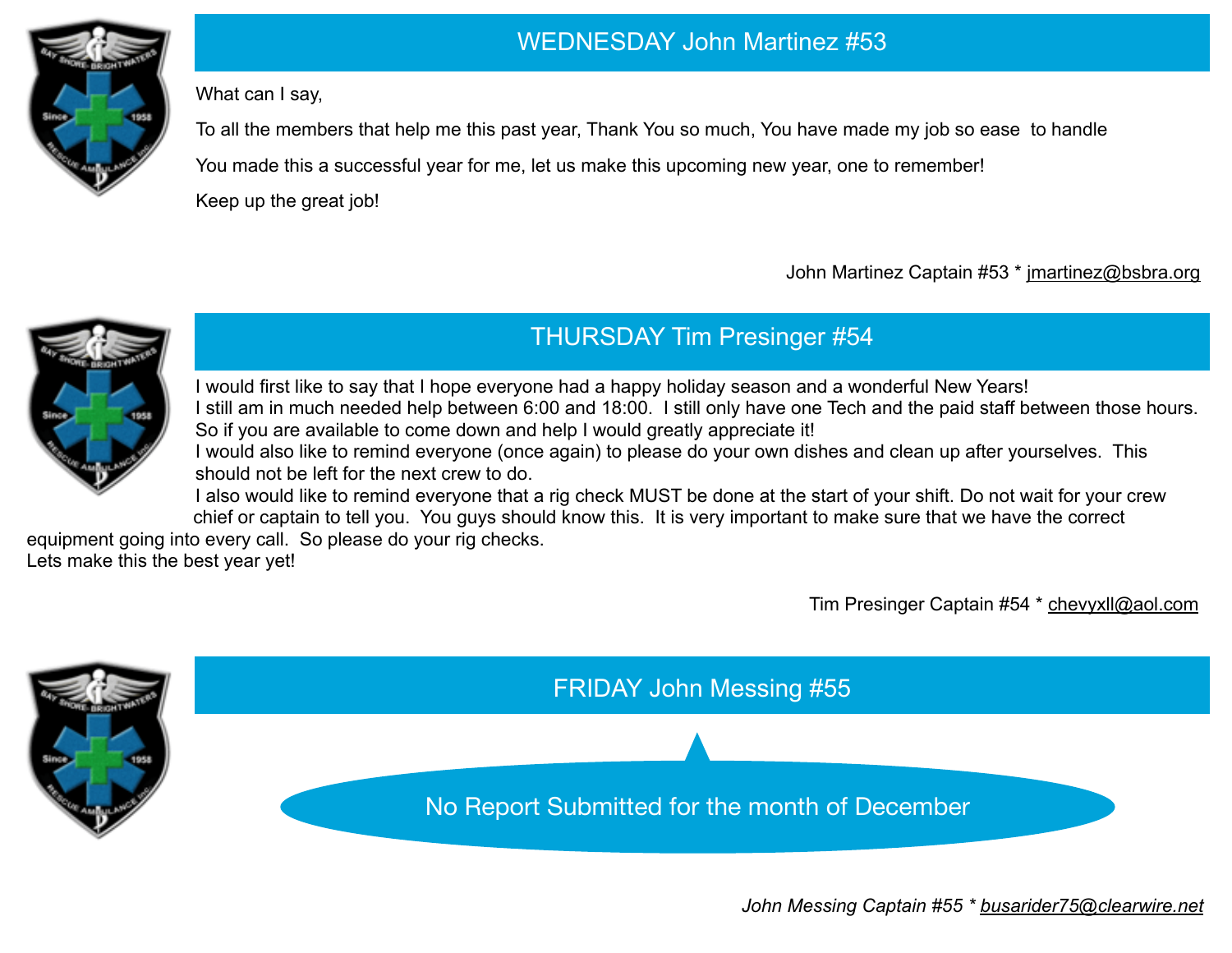#### SATURDAY Joseph Frisina #56



Hope everyone enjoyed their holiday's.

I wish all of you and your families a happy and healthy new year. I look forward to working with everyone in 2015, let's make it an awesome year at bsbra. Let's watch for these 2nd, 3rd and 4th alarms that are going out at once. If you are available, please lend a hand and get these jobs out. We owe it to our community. Other then that, I have nothing else to report.

Keep up the good work. As always, watch each other's backs and be safe.

Joe Frisina Captain #56 \* [Jfrisina@bsbra.org](mailto:Jfrisina@bsbra.org)

### Common courtesy call to your captain of the day

We are seeing a rash of last minute call in's, no show-no calls, and members who consistently run late to their duty tours without any notifications to the Captain of the Day. We would like to remind the membership that a call just to give the Captain a heads up would be appreciated as they would be able to help cover that portion of the tour.

For the last minute call in's, it would be common courtesy to give your Captain an ample amount of time to assist in finding coverage. You might be asking yourselves, "What is an ample amount if time?" We are asking that you give a minimum of SIX (6) hours notice. Most people know (in the working world) that they will be calling in within at least that amount of time whether they be sick or just need a mental health day. We feel that the same applies for the volunteer world. We understand that things happen, however, calling in 15-20 minutes after your tour does not help us. We can't even find paid coverage in that time, let alone volunteer coverage. Please have the common courtesy to help the organization.

As far as no show-no calls, we can advise that this Is totally unacceptable and it is spoken about way to often in meetings. Members are also reminded that if you have a regular duty slot and you cannot make it, you are to contact the Captain and try to fill your spot. (as per the SOP's). You are responsible for your duty slot, regardless if you are a probationary member, dispatcher, EMT or Driver.

These situations apply to all members, probationary and badge, call-in to interim. When you commit to a slot or to help out someone, please do it. You are giving your word that you will help them out. Should you have any questions in regard's to these requests, please see a Chief.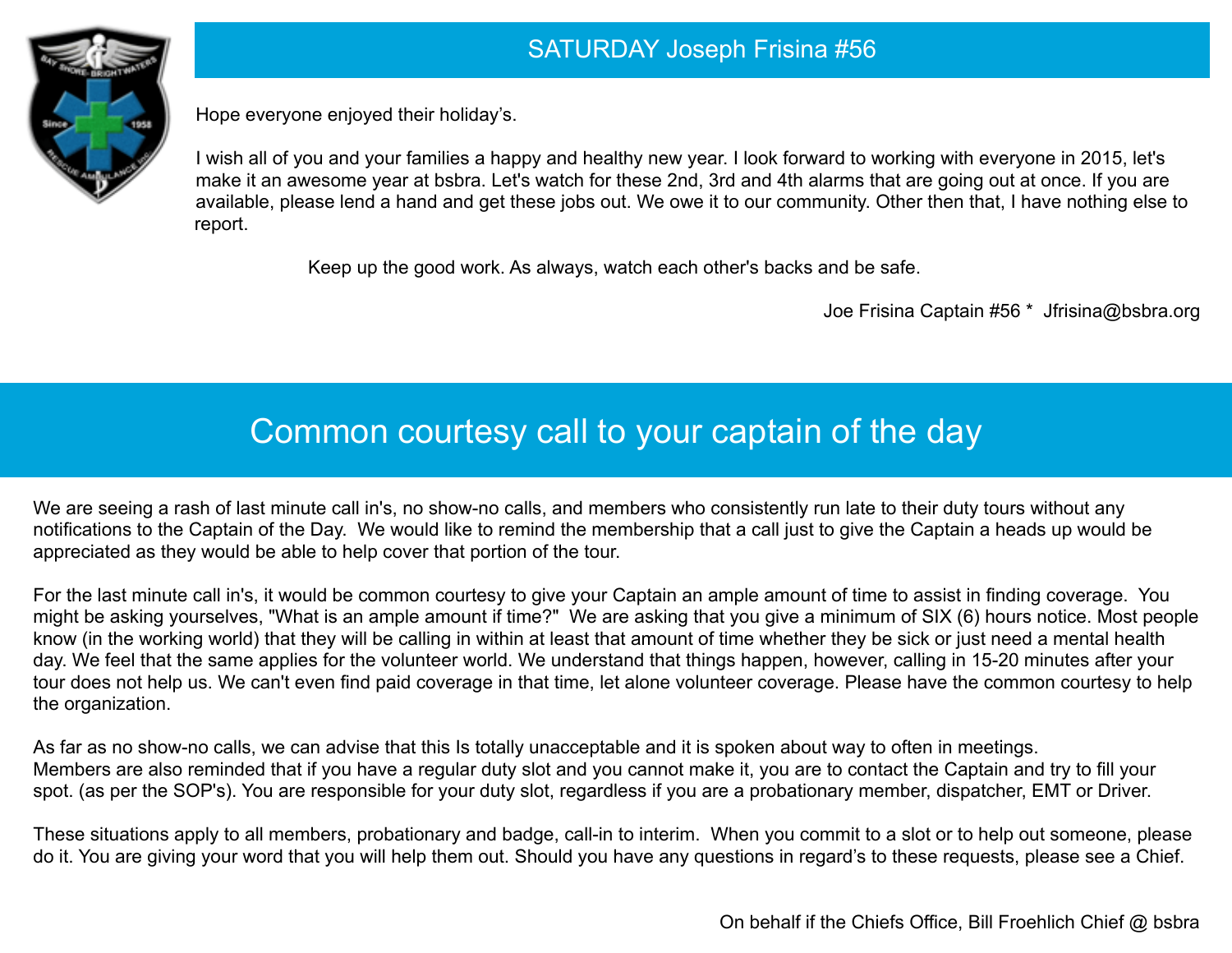# Richard Veraldo: An Outstanding Member



Richard Veraldo has been a member Bay Shore Brightwaters Rescue Ambulance for 45 years.

He joined the core as a youth squad member at the age of 16 in May, of 1971. At first he joined solely because he was interested in driving a BSBRA vehicle that he saw while at a Memorial Day parade. Of course now Richard is an active member to give back to the community and for the rush of saving lives. Richard feels that. "Being a member of youth squad is a good way to learn and a good to move up and progress. It sets you up to be a leader and to make this place better because there is always a way to make things better." He also feel that youth squad is "a great way for the kids to come up through the ranks." Richard himself was a captain for 5 terms and was on the Board of Directors for 2 terms. After being a member of the core for 45 years and serving in a position of power for a total of 7 terms Richard has gained carful insight on the infrastructure of the organization. Richard feels that sometimes "people don't realize the amount of responsibility that is put on the captains." They may be strict sometimes but "they work to better the organization. There is a lot to being a captain that not everybody realizes." As a senior member Richard feels his duty is "to help by the guidance that he can give from past knowledge." Some of the advice that Richard offers the organization is to keep up the moral in the building because a positive moral is key. He feels that the moral is currently pretty good. Richard says that there are always going to be groups that don't clique but you have to remember the purpose you are here and that is to help the person that called. We must over come differences in personalities and work together he stated.

In order to integrate the newer members and probationary members and make them feel more welcomed Richard thought it to be a good idea to have an event to bring us all together. He'd like to see a picnic between us and the other organizations in Suffolk. For example: lets say Sayville would bring the drinks, Bay Shore would do the cooking, Exchange could provide the entertainment, Brentwood could make up a scavenger hunt for the kids. It would be ideal for each group to handle a certain part of the picnic this way all organizations are involved. Richard said, "This picnic would benefit everyone because whenever we got a call, the year all of the fires were breaking out, we were meeting up with members of organizations and if we have this we would know the people on scene and it could improve how we work together and it could also serve to decrease the animosity between towns." Richard mentioned that even a situation where there is coffee and cake at the building would do. Of course everyone would be invited. This would allow the newer members to talk to the guys that have been around a while. The seniors could "talk to them and pick their brains apart."

 The organization has advance in medicine and membership. Back in the 1980s women EMTs were not very popular. In fact they were rare. It was seen as a mans job to volunteer time as a first responder. As the segregation between sexes diminished women started joining the core. Richard said it was weird at first. "You cold be harsh and bash like men usually are they had to watch what they said and how they said it. It made them polite." Richard thinks that women joining the core improved patient care. The women kept the men in check and they were more conscious of treating the patients with manners. Doing CPR in the back of a Cadillac was the newest thing when Richard joined. They didn't have the jaws of life or any of the mechanical instruments that assist us now. The EMS has gone from taking one manual BP en route to the hospital to taking multiple BPs on an automatic instrument. Technology is constantly improving and we are constantly evolving.



The youth Squad newsletter committee for Signal 19

-Kayla Corsini

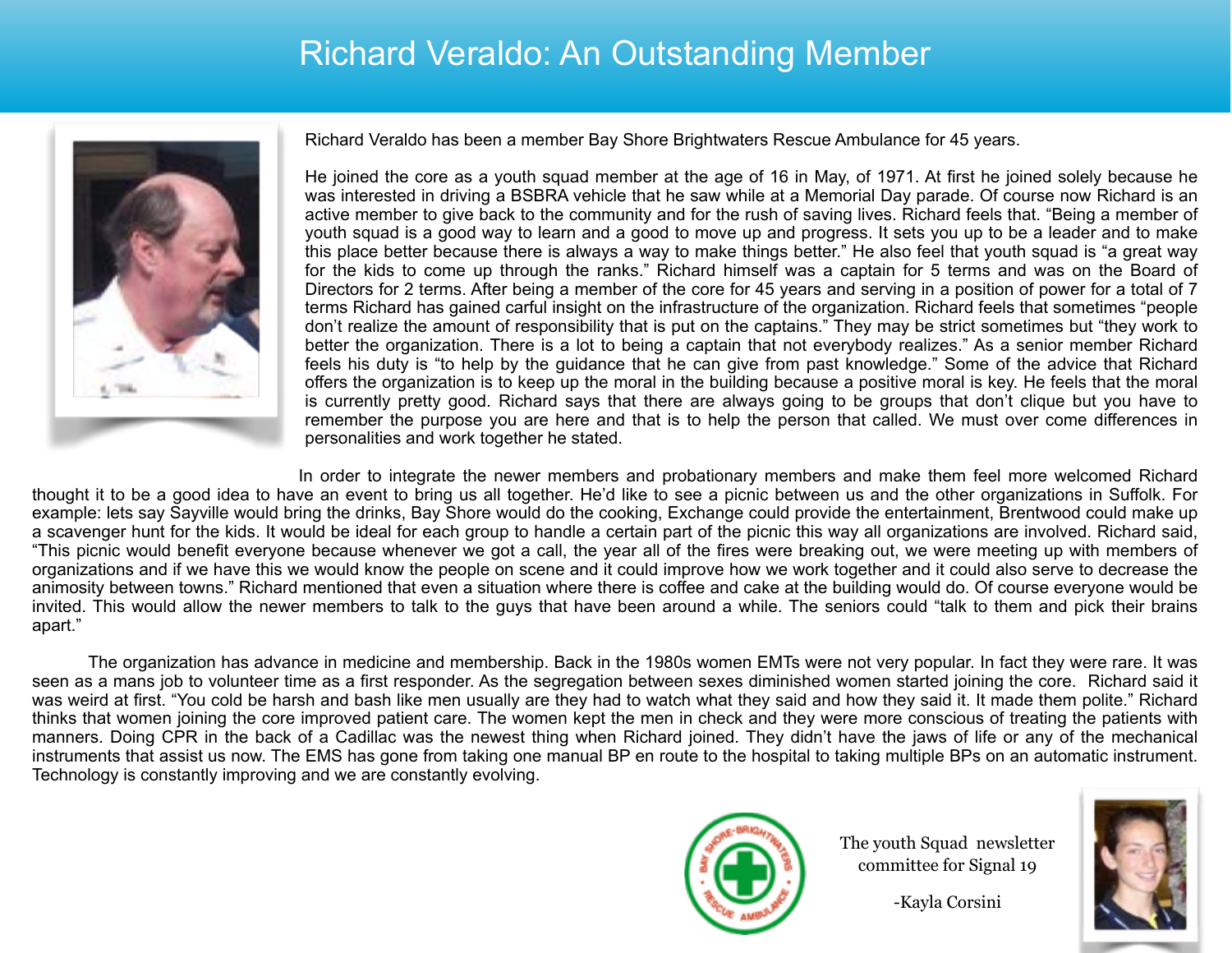# ALS ANNOUNCEMENT

- 1. We will be transitioning from combi-tubes to King airways as of January 1st. Please familiarize yourself with the devices. YouTube has some informative videos on the utilization of the tubes. There is also a step by step instructional in the appendices of the Suffolk County ALS protocols.
- 2. The King Vision laryngoscope is in service and is stored on the medic vehicle. It is the intention to outfit all of the ambulances and ALS responders with this equipment in the near future. All ALS providers must be in-serviced and signed off on the device. There are different techniques required to properly utilize this equipment, as opposed to standard intubation practices. Please see me to go over the equipment at your convenience, The training should take no more than 10-15 minutes.
- 3. I am awaiting final approval from NYSDOH and the BNE (Bureau of Narcotics Enforcement) to add Fentanyl to our Controlled Substance formulary. The goal was to have this onboard by the New Year. Once again, all ALS members will need to be in-serviced and signed off to use Fentanyl. I am working on dates with our agency medical director, Dr. Brian Blaustein, to do our initial training in-servicing. Dates will be announced and posted.
- 4. There is a possibility that BSBRA will be one of the pilot program agencies for the use of RSI (Rapid Sequence Intubation). This is in the initial phases. Jason Hoffman and I will be working closely with Dr. Blaustein to see this through.
- 5. Just a quick reminder about Nitroglycerin. Last year we switched from the nitro spray to the sublingual tabs. If the cap on the bottle is taped over, then it has not yet been opened. If you are the first to open a bottle, please write the date on the label of the bottle. These tablets only have a shelf-life of 6 months once opened, so we must be prudent in switching them out once that time frame expires.

Thank you for your attention to these matters. As always, if you have any questions or need to set up an in-servicing time, please feel free to call.

> Brian Derrick (631) 682-7046 [bderrick@bsbra.org](mailto:bderrick@bsbra.org)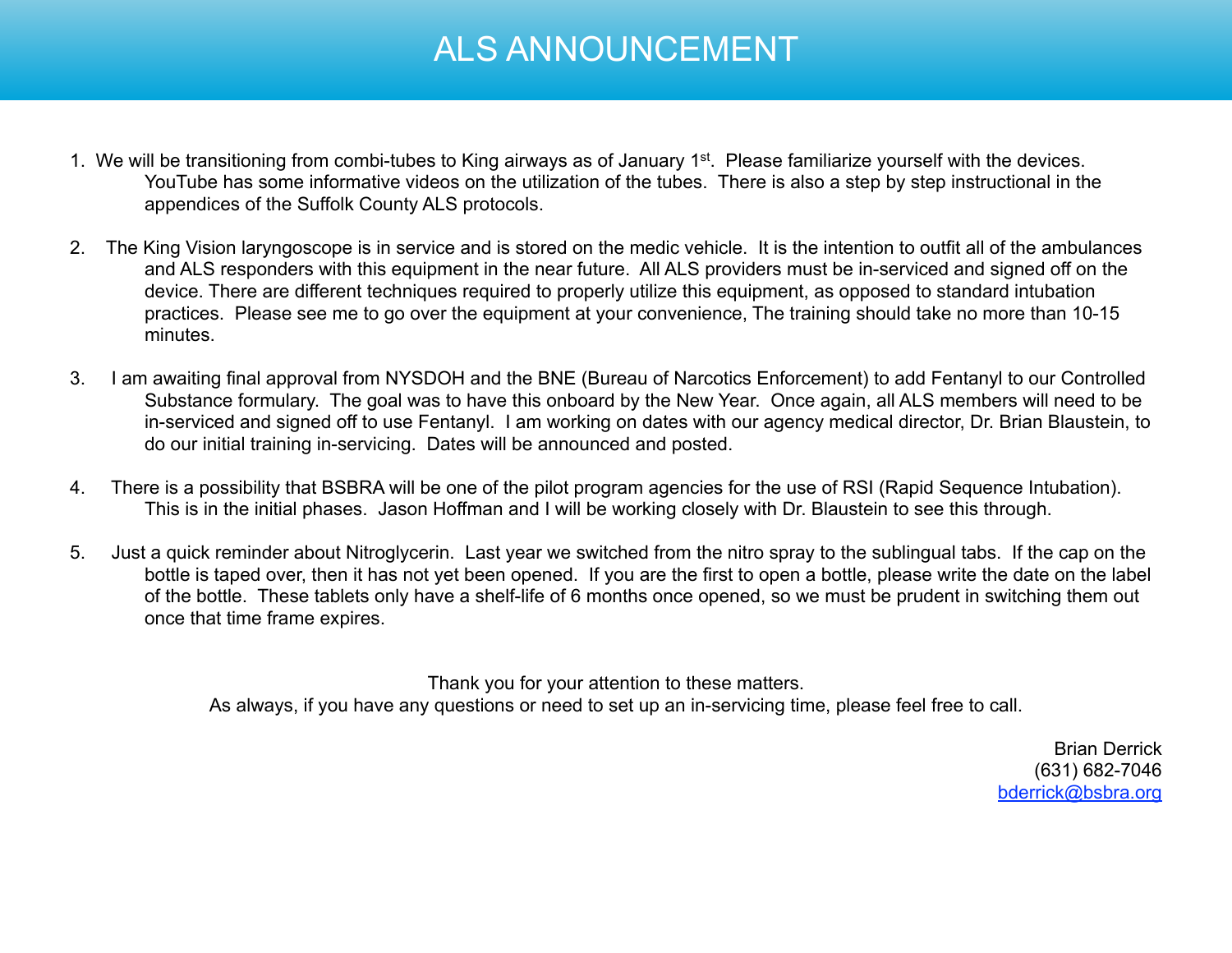# BSBRA January 2015 Calendar

| <b>DESCRIPTION</b>                                                            | <b>PLACE</b> | <b>TIME</b>           | <b>DAY</b> | <b>MONTH</b> | <b>DATE</b> | <b>YEAR</b> |
|-------------------------------------------------------------------------------|--------------|-----------------------|------------|--------------|-------------|-------------|
| <b>GENERAL MEETING</b>                                                        | HQ           | 2000 hours            | Monday     | January      | 5th         | 2015        |
| <b>EVOC TRAINING</b><br><b>Classroom training</b><br>First come, First serve. | HQ           | 1900 hours classroom  | Wednesday  | January      | 14th        | 2015        |
| <b>EVOC TRAINING</b><br><b>Driving training</b>                               | <b>BS</b>    | 1000 hours Field test | Saturday   | January      | 17th        | 2015        |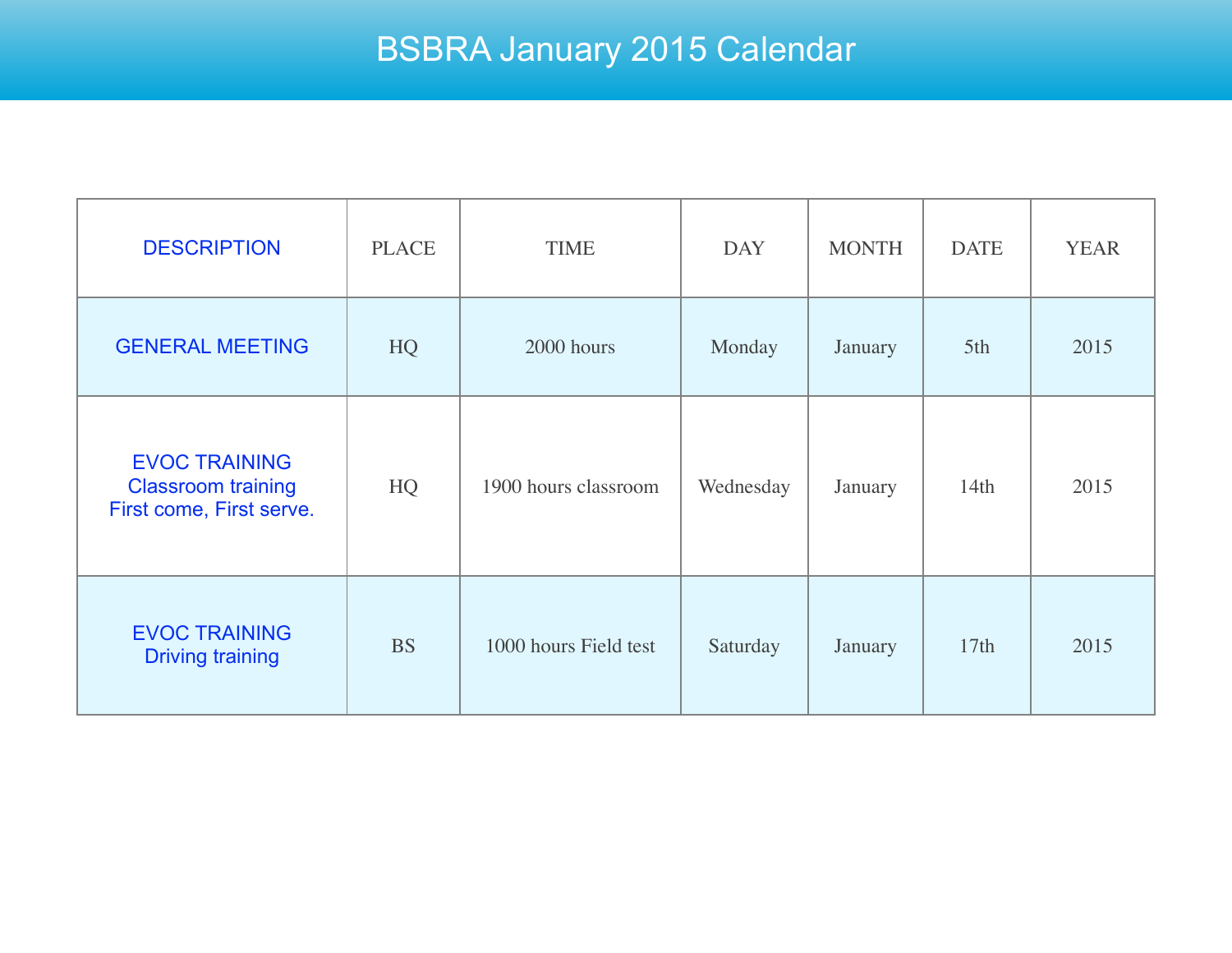### BSBRA HQ IS NOW SMOKE FREE ZONE!!!

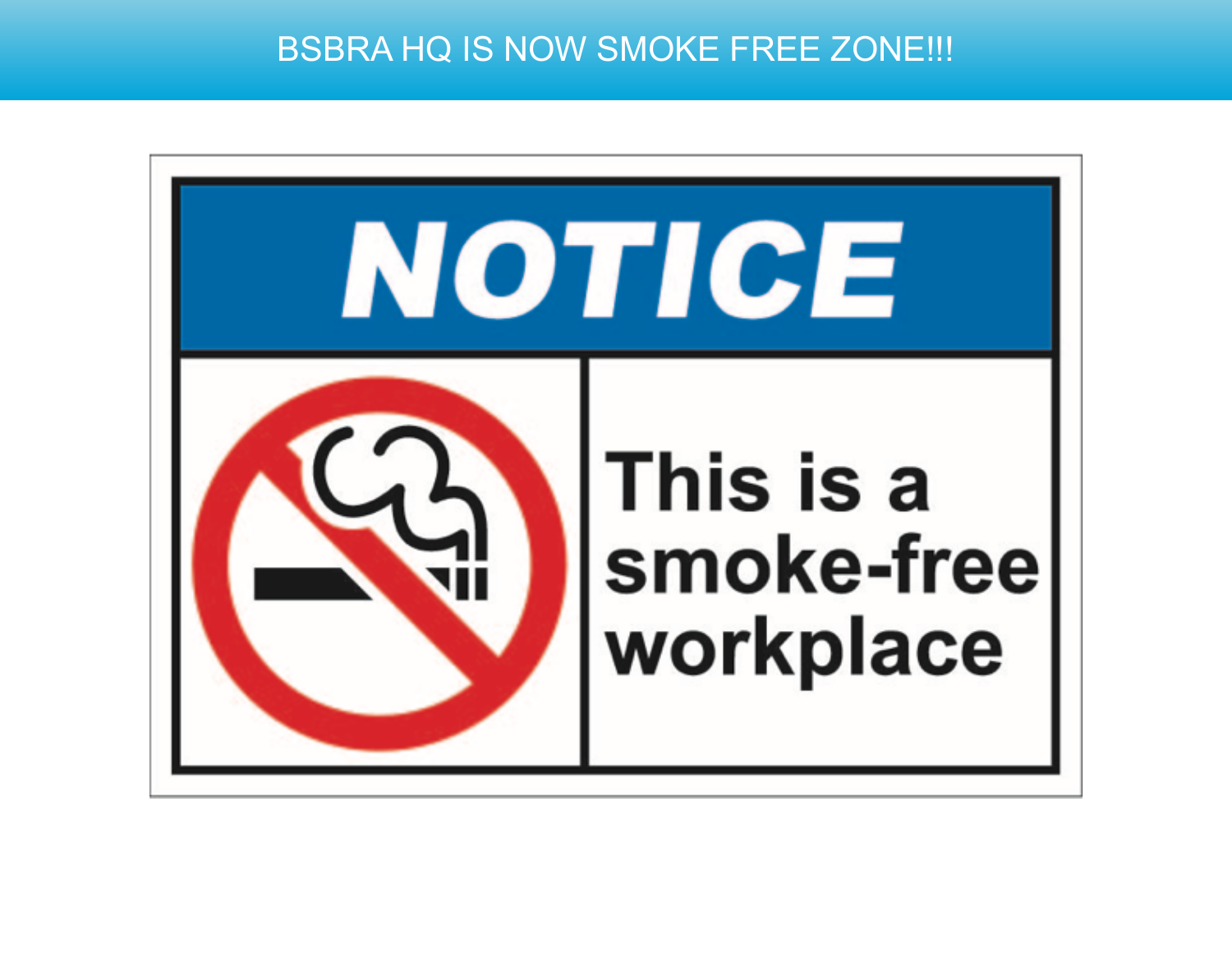

#### **EMERGENCY MEDICAL SERVICES INSTITUTE**

Accredited by the Commission on Accreditation of Allied Health Education Programs (CAAHEP)

175-05 Horace Harding Expressway Fresh Meadows, NY 11365 Phone 718 -990- 8436

#### www.stjohns.edu/EMS

#### www.stjohns.edu/EMT

| Program                       | Term   | Days    | Times  | <b>NYS</b><br>Course# | Reg.<br>End | Orie.    | Start    | State Date |
|-------------------------------|--------|---------|--------|-----------------------|-------------|----------|----------|------------|
| <b>EMT Original</b><br>2015-1 | Spring | M.T.W   | 6-10pm | 185035                | 01/16/15    | 02/02/15 | 02/04/15 | 05/21/15   |
| <b>EMT Original</b><br>2015-2 | Summer | M.T.W.T | 6-10pm | 185036                | 05/06/15    | 05/20/15 | 05/27/15 | 08/20/15   |
| <b>EMT Original</b><br>2015-3 | Fall   | M.T.W   | 6-10pm | 185037                | 08/12/15    | 08/26/15 | 09/02/15 | 12/17/15   |

#### www.stjohns.edu/EMTR

| Program     | Term   | Days     | Times   | <b>NYS</b><br>Course# | Reg.<br>End | Start    | State Date |
|-------------|--------|----------|---------|-----------------------|-------------|----------|------------|
| EMTR 2015-1 | Spring | Saturdav | $9a-5p$ | 185041                | 12/22/14    | 01/03/15 | 03/19/15   |
| EMTR 2015-2 | Summer | Saturdav | $9a-5p$ | 185045                | 05/26/15    | 06/06/15 | 08/20/15   |
| EMTR 2015-3 | Fall   | Saturdav | $9a-5p$ | 185044                | 08/17/15    | 08/29/15 | 11/19/15   |

#### www.stjohns.edu/ParamedicR

| Program   | Term   | Days     | Times   | <b>NYS</b> | Reg.     | Start    | State Date |
|-----------|--------|----------|---------|------------|----------|----------|------------|
|           |        |          |         | Course#    | End      |          |            |
| MR 2015-1 | Spring | Monday   | $9a-5p$ | 185042     | 12/22/14 | 01/05/15 | 04/16/15   |
| Core CME  |        |          |         | Pending    |          |          |            |
| MR 2015-2 | Summer | Tuesdav  | $9a-5p$ | 185043     | 03/31/15 | 04/14/14 | 07/16/15   |
| Core CME  |        |          |         | Pendina    |          |          |            |
| MR 2015-3 | Fall   | Saturday | $9a-5p$ | 185046     | 08/03/15 | 08/15/15 | 11/19/15   |
| Core CME  |        |          |         | Pending    |          |          |            |

#### www.stjohns.edu/Paramedic

| Program                             | erm"                       | Davs    | Times   | <b>NYS</b><br>Course# | Reg.<br>End | Orie.                | Start    | <b>State Date</b> |
|-------------------------------------|----------------------------|---------|---------|-----------------------|-------------|----------------------|----------|-------------------|
| <b>POC 17</b><br>Paramedic<br>Basic | Fall.<br>Spring,<br>Summer | Mon/Wed | $9a-5p$ | 186000                | 02/18/15    | 03/04/15<br>03/18/15 | 04/08/15 | 03/17/16          |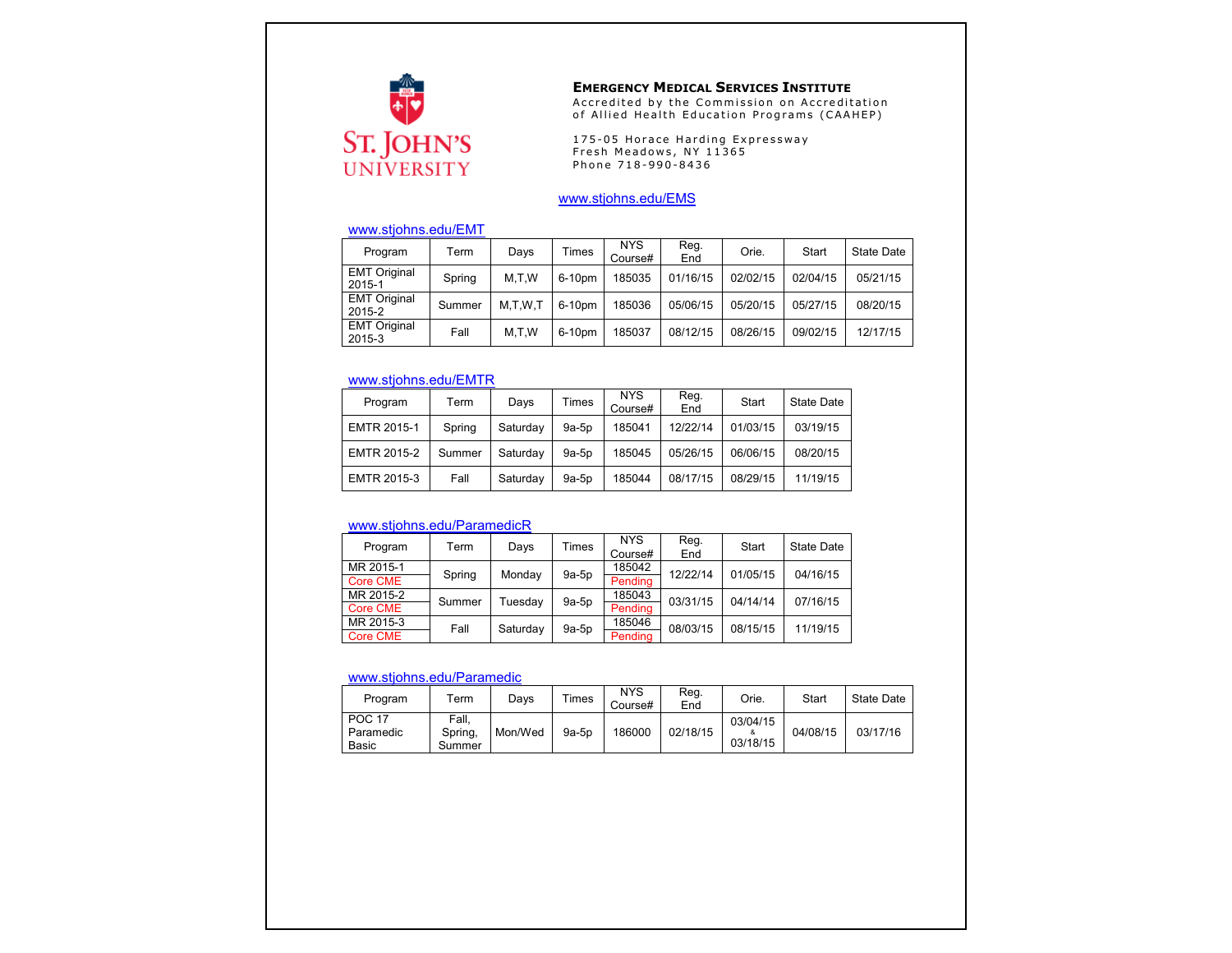## Good & Welfare



**It's with deep regret to announce the passing of James Oliveri, father of Cassandra Oliveri. On behalf of the Chiefs office, Officers and entire membership our deepest condolences goes out to the Oliveri Family.**



**The Chiefs office would like to congratulate William and Alexandra Froehlich on the birth of their first baby, William Scott, born 12/16/2014 at 1404 hrs. A healthy 6 lbs. 4oz**

**We also would like to congratulate Amber Rodriguez on the birth of their first baby, Irys Johanna Jardon born on December 12/23/14 at 2136 hours weighing at exactly 7 pounds.**



**The Chiefs office would like to congratulate Aaron Pellman-Isaacs and Ian Irwin on becoming a cleared EMTs within the department. Congrats!!**